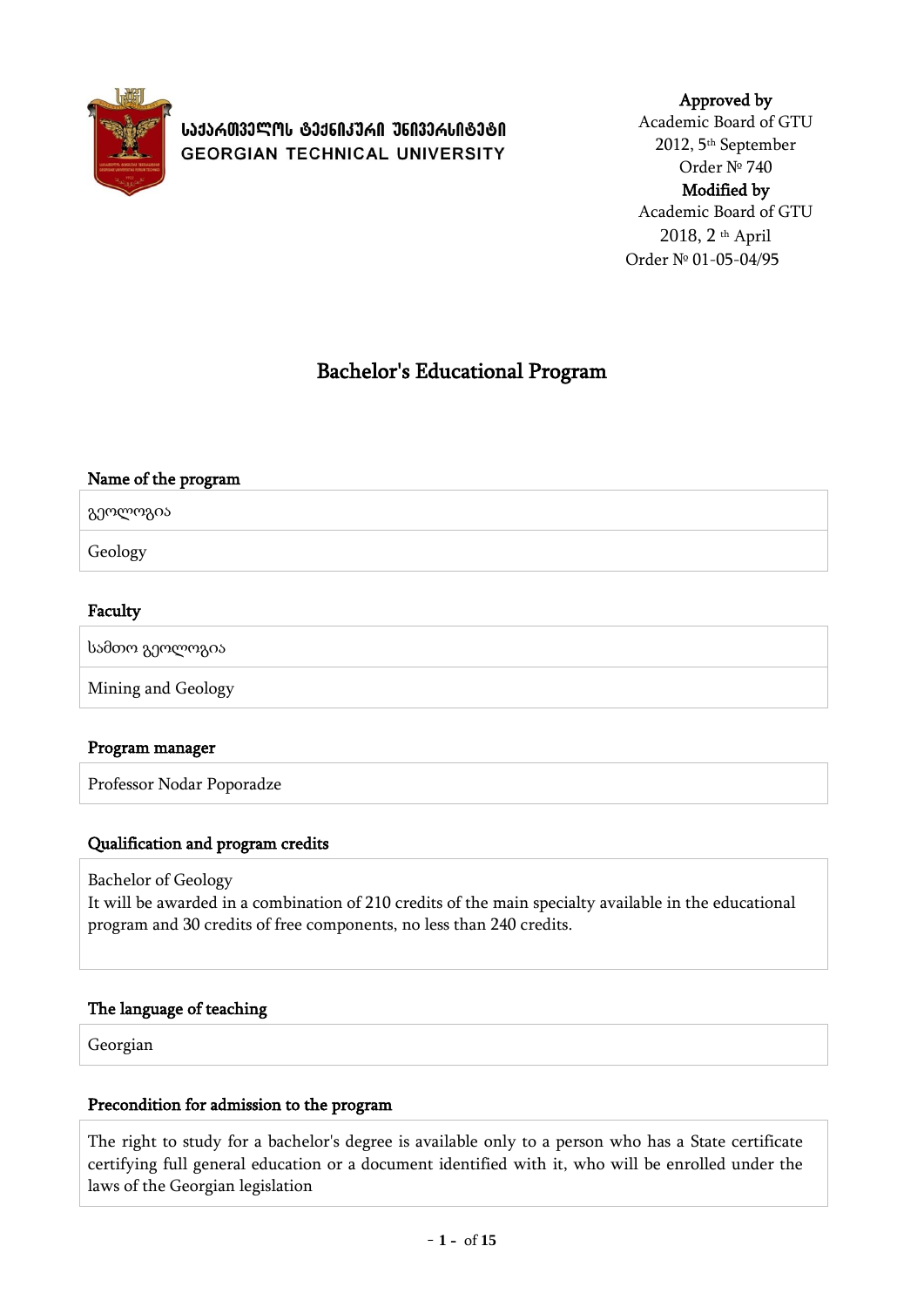#### Description of the program

The Program lasts for 4 years (8 terms) and comprises 240 credits – 210 credits are the subjects of basic specialty and the rest (30 ones) are free components. According to ECTS system 1 credit comprises 25 hours.

Each academic year includes 60 credits. The educational process of each year lasts for 40 weeks: the first term –for 20 weeks and the second one – for 20 weeks. Every semester training course takes 15 weeks; the VIII week is intended for mid-term assessment, which includes current activities and mid-term exams. The maximum assessment for the current activities consists 30 points, minimum total assessment – 15 points. The maximum assessment for a mid-term exam is 30 points and minimum positive assessment equals to 7.5 points. XVII week is for passing document material. The XVII week is intended for the final exam the maximum assessment of which is 40 points, the minimum assessment equals to 10 points. In case a student fails the final exam he is allowed to pass an additional exam (the interval between the exams should be not less than ten days).

Out of 60 credits of the first academic year, 12 credits are dedicated to specialty subjects – dynamic geology and crysallography , 6 credits to each – II term; the rest 48 credits –to general subjects. Mathematics is taught in two semesters (5 credits in each); elective foreign language in two semesters (3-3 credits), general physics in two semesters (5-5 credits), general chemistry I semester (5 credits), computer technologies I semester (4 credits).

I Semester - Engineering Graphics (4 credits), I Semester - elective humanitarian subjects - 3 credits; II semester - Basics of geodesy and topography (6 credits).

Out of the 60 credits for the second academic year, 3 credits are given to the general subject environmental protection and ecology, the remaining 57 credits are for specialty subjects.

60 credits for the third academic year are intended for elective specialized subjects.

Out of the 60 credits for the fourth academic year, 30 credits are given to free component, 10 credits - to bachelor's work, the rest 20 are intended for the subjects in specialty.

The program consists of 12 subjects in the form of free components, out of which students can choose 30 credit volume subjects (VII semester - 10 credits, VIII semester - 20 credits).

#### The purpose of the program

The program envisages the preparation of a satisfying up-to-date requirement, competitive, highly qualified specialist, a connoisseur of geological sciences.

The aim of the educational program is to prepare highly qualified specialists for knowledge of the field of geology in the labor market in accordance with the requirements of the Georgian Technical University, with relevant knowledge and practical skills to solve modern geological problems:

- Acquisition of knowledge about the Earth, its structure, substance composition, current processes and history;

- Acquisition of theoretical and practical knowledge in basic and special subjects of geology according to the educational program

- Acquaintance with methods of geological, geophysical, field and laboratory research

- Adoption of the methods of hemological research and understanding the peculiarities of their application

- Development of ability for cameral and laboratory processing of the material, sampled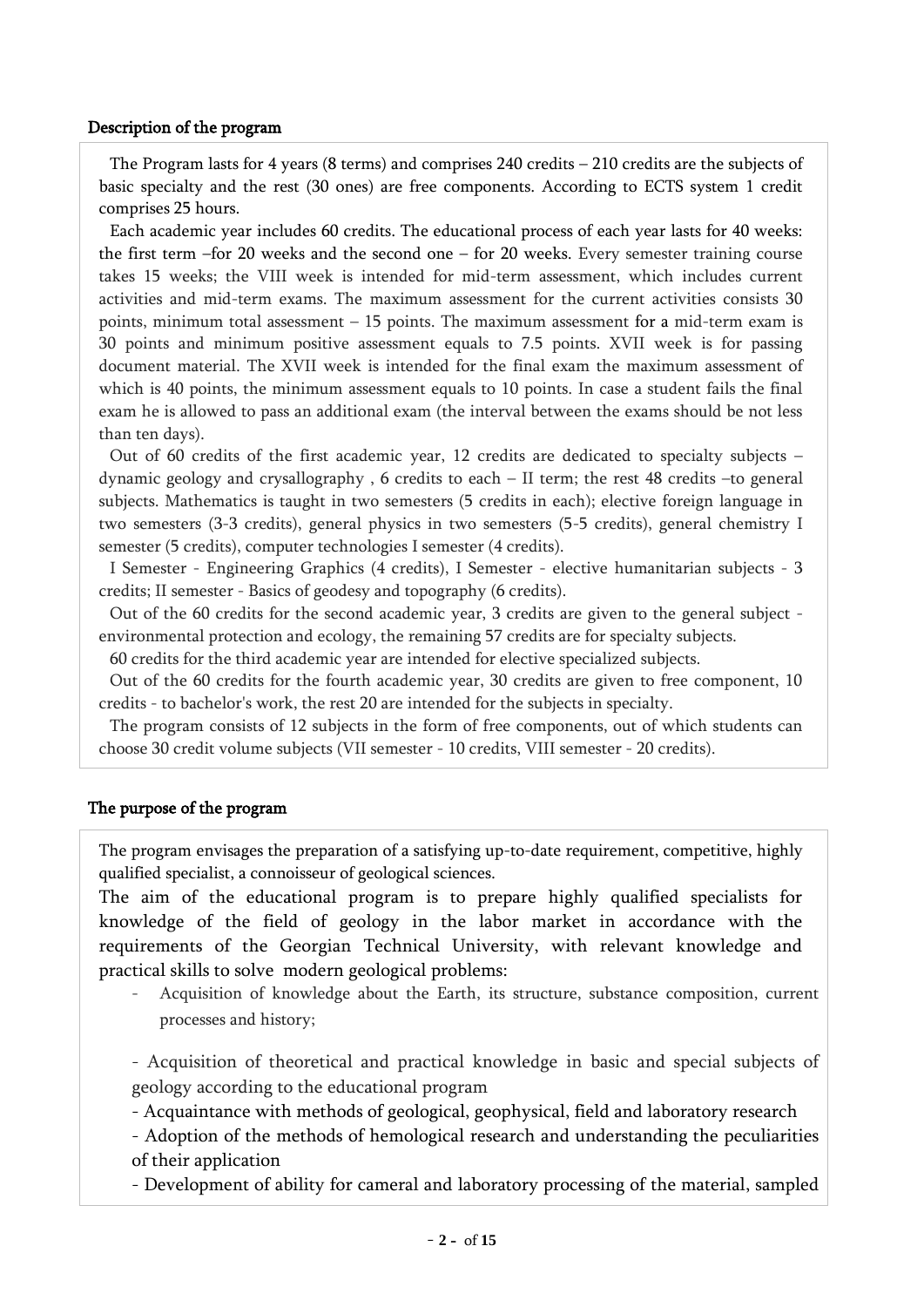in the field conditions, and the ability to describe the data obtained Development of the ability for efficient use of ICT systems as to achieve the ultimate goals of geological works;

- Development of the ability to perceive natural disaster processes, assess risks and define environmental protection measures;

Mastering practical aspects of the field of Geology

#### Outcomes/competences (general and sectoral)

## Knowledge and awareness

knowledge of the origin and structure of the earth; awareness of the geological and geodynamic processes taking place on it both in the past and in the present

- critical assessment and awareness of the facts and phenomena discovered by different branches of geology
- knowledge of basic geological terms

– the study of modern methods of research in the field of geology and their purposeful understanding

## Ability to use knowledge in practice:

Applying proper geological field and laboratory research methods for the definite branch of geology in order to solve geological problems;

- Use of quantitative-statistical methods in geology;
- Processing and interpretation of data obtained in the main disciplines of geology
- Fast-access retrieval and use of fresh geological scientific and technical information;
- Assessment of geological phenomena, comparison of the results obtained

Independent collection of materials in field-geological conditions, their cameral and laboratory research, analysis of the results obtained, drawing out schematic geological maps and sections;

## Ability to draw conclusion

- To draw reasonable conclusions based on an analysis of the collected characteristic data, as well as of the individual ones and situations for solving geological problems
- To draw concrete conclusions based on an understanding of the interdependence of geological and environmental problems
- To draw geologic conclusions based on field geological and laboratory studies

## Communication skills:

- Knowledge and use of modern information communication technologies in native and foreign languages for achieving set goals;
- Preparation of a presentation or the ability to formulate information verbally and in written form for specialists and laymen in native and foreign languages;
- Discussion about the use of theoretical positions and principles of geological disciplines;
- Group work skills in field and cameral periods.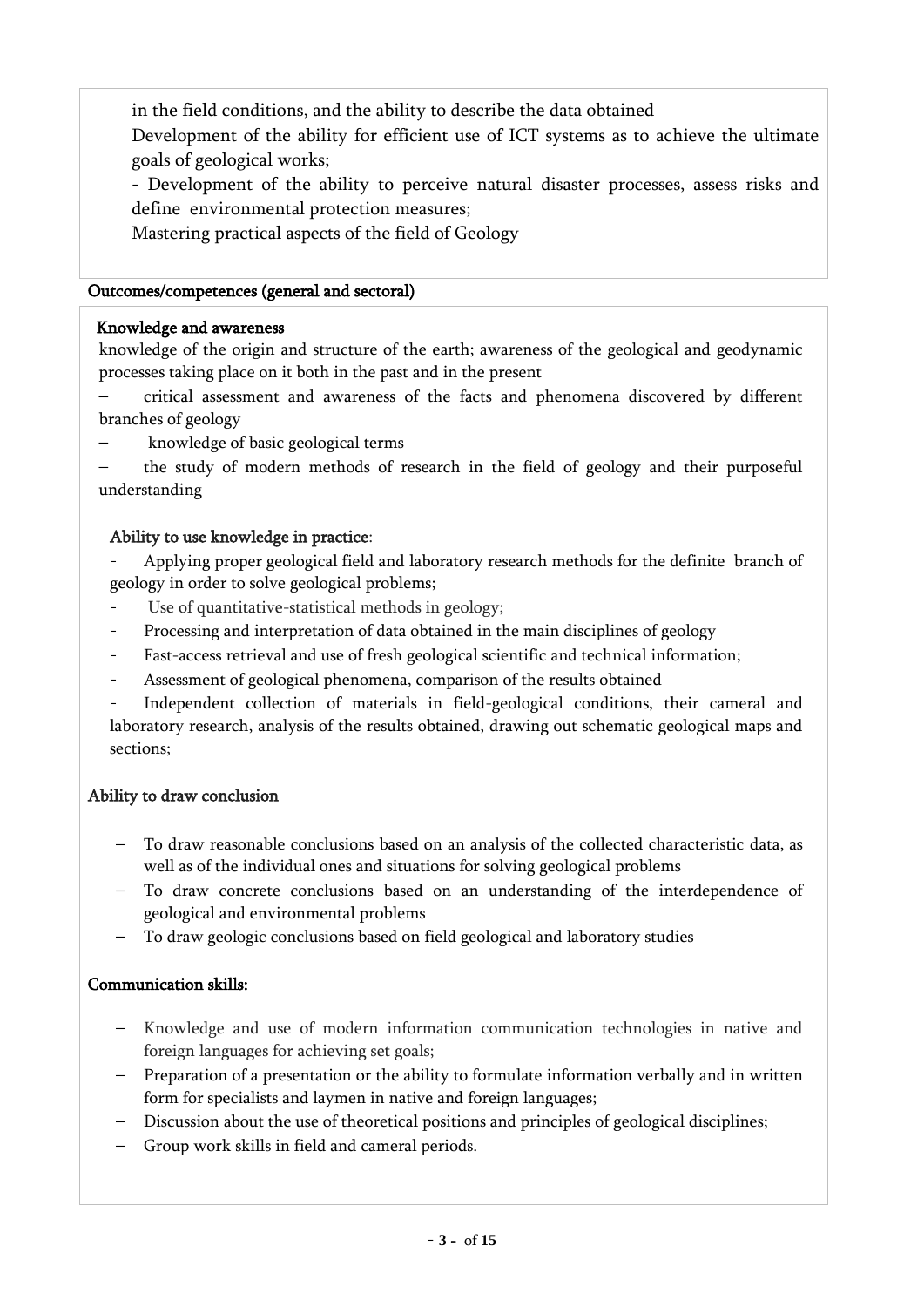#### Ability to study:

- Determination of the direction of training on the basis of geological professional activity;
- Determination of the direction of training and its continuation on the second stage of training (MA course)

#### Values

- Protection of professional values (accuracy, punctuality, objectivity, security, environmental ecology, transparency, etc.);
- Observance of the accepted norms of ethics and morality;
- Awareness of geological professional values, evaluation of relationships with colleagues

#### Methods of achieving learning outcomes (teaching and learning)

 $\boxtimes$  Lecture  $\boxtimes$  Seminar (team working)  $\boxtimes$  Practice  $\boxtimes$  Laboratory  $\boxtimes$  Practice Course paper/project  $\boxtimes$  Consultation  $\boxtimes$  Independent work

Based on the specific course of study in the learning process, the relevant below listed activities of the teaching-learning methods are used, which are reflected in the relevant training courses (syllabus): (Discussion, debate, presentation, group work, etc.)

**Discussion / debate** are one of the most common activities of interactive teaching. Discussion process increases the quality and activity of students' engagement. Discussion can be turned into arguments and this process is not limited to the questions asked by the teacher. It develops the ability of the student to reason and justify their opinion.

**Cooperative learning** is a learning strategy when each member of the group is obliged not only to examine himself but also to help his/her team-mate to study the subject better. Each member of the group works on the problem, until all of them master the issue.

**Collaborative work** – By using this activity, teaching implies division of the students' group and assignment of teaching tasks to them. The group members individually work on the issue and in parallel share their opinions with other members of the group. Due to the set objective, it is possible to divide the functions among the members during the group's working process. This strategy provides all students maximum engagement in the learning process.

**Problem based learning** is an activity which uses a specific problem as the initial stages of obtaining new knowledge and integration process.

**Brain storming** – this activity implies to form and promote radically different opinion, idea on concrete issue/problem. This activity contributes to the development of a creative approach to the problem. Its application is effective in case of a large number of students and consists of several main stages: Problem / issue determination in a creative perspective;- In a certain period of time, without criticism, note the ideas expressed by the listeners (mainly on the board); Determination of assessment criteria to determine the establish the conformity of – the idea with the aim of the research; Assessment of selected ideas with predetermined criteria; By process of elimination, distinguish those ideas that are most relevant to the issue. Demonstration of the highest evaluation idea as the best way to solve the set-problem.

**Implication.** It is quite effective in terms of achieving the result. In many cases, it is better to provide the students with audio and visual materials simultaneously. The study material can be demonstrated by both the teacher and the student. This activity helps us to demonstrate different levels of learning material, to specify what students will have to do independently; at the same time, this strategy visually reflects the essence of the topic/ problem. Demonstration may be simple.

**Induction** is such a form of transmitting any knowledge when the process of thinking in the course of the study is directed towards generalization, in other words when delivering the material the process is going from concrete to general.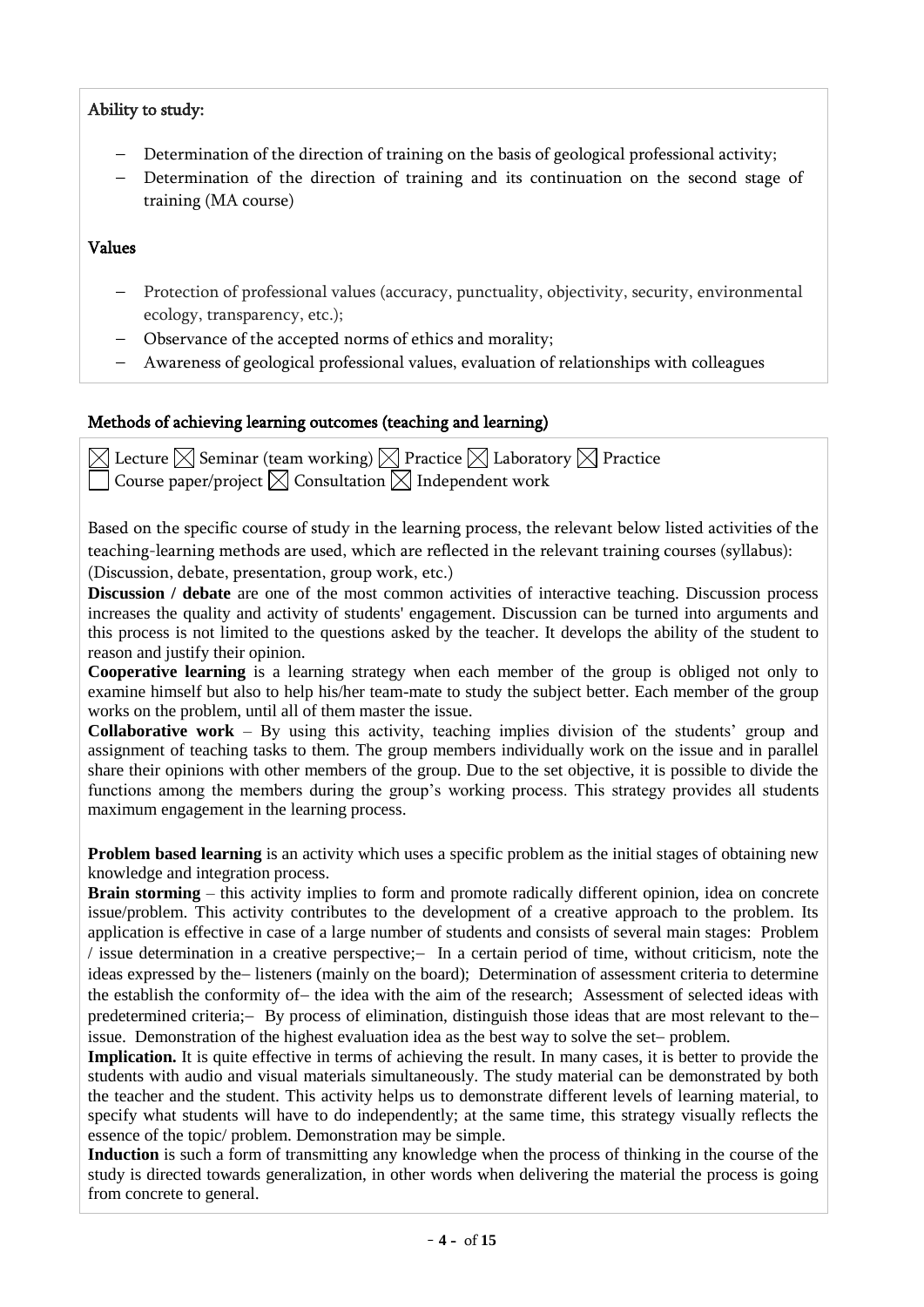**Deduction** is such a form of transmitting any knowledge, which based on general knowledge represents logical process of discovering new knowledge in other words, the process is going from general to concrete.

**Analysis** helps us to divide the study material into constituent parts. This will simplify the detailed coverage of individual issues within a difficult problem.

**The synthesis** implies the composition of one whole by grouping individual issues. This activity contributes to the development of the problem to be seen as a whole.

**Verbal or orally transmitted.** Narration, talking and so forth belong to this activity. In this process the teacher orally transmittes and explaines study material and the students actively perceive and learn it through listening, remembering and thinking.

**The script** implies the following activities: making extracts, records, notes, theses, abstract or essay and other.

**Explanation** is based on the discussion on the issue. The teacher gives a concrete example from the material, which is discussed in detail within the given topic.

**Action-oriented training** requires active involvement of the teacher and student in the teaching process, where the practical interpretation of theoretical material is of special significance.

**Project planning and presentation.** When working on the project, the student uses the acquired knowledge and skills to solve the real problem. This increases students' motivation and responsibility. Working on the project includes planning, surveying, practical activity and the performance of the results in accordance with the selected issue. The project will be deemed implemented if its results are presented in a clear and convincing way. It can be performed individually, in couples or in groups; also within a subject or within a few subjects (integration of the subjects); after completion, the project can be presented to a big audience.

#### Student knowledge assessment system

Grading system is based on a 100-point scale.

Positive grades:

- $(A)$  Excellent the rating of 91-100 points;
- $(B)$  Very good - the rating of 81-90 points
- $(C)$  Good the rating of 71-80 points
- $\bullet$  (D) Satisfactory the rating of 61-70 points
- $\bullet$  (E) Enough the rating of 51-60 points

Negative grades:

- (FX) Did not pass 41-50 points of rating, which means that the student needs more work to pass and is given the right to take the exam once more with independent work;
- $\bullet$  (F) Failed 40 points and less, which means that the work carried out by the student is not enough and he/she has to learn the subject from the beginning.

#### Field of employment

Mining Geology enterprises, architecture and construction companies, Ministry of Defense, Ministry of Environmental Protection and Agriculture, Ministry of Finance, Ministry of Economy and Sustainable Development, Ecology and Environmental protection organizations, Oil and Gas exploration companies, corresponding profile educational institutions, Municipal jobs, Emergency Management Agency, Georgian Railway Department and Roads Department of Georgia.

#### Opportunity to continue learning

Master's Educational Programs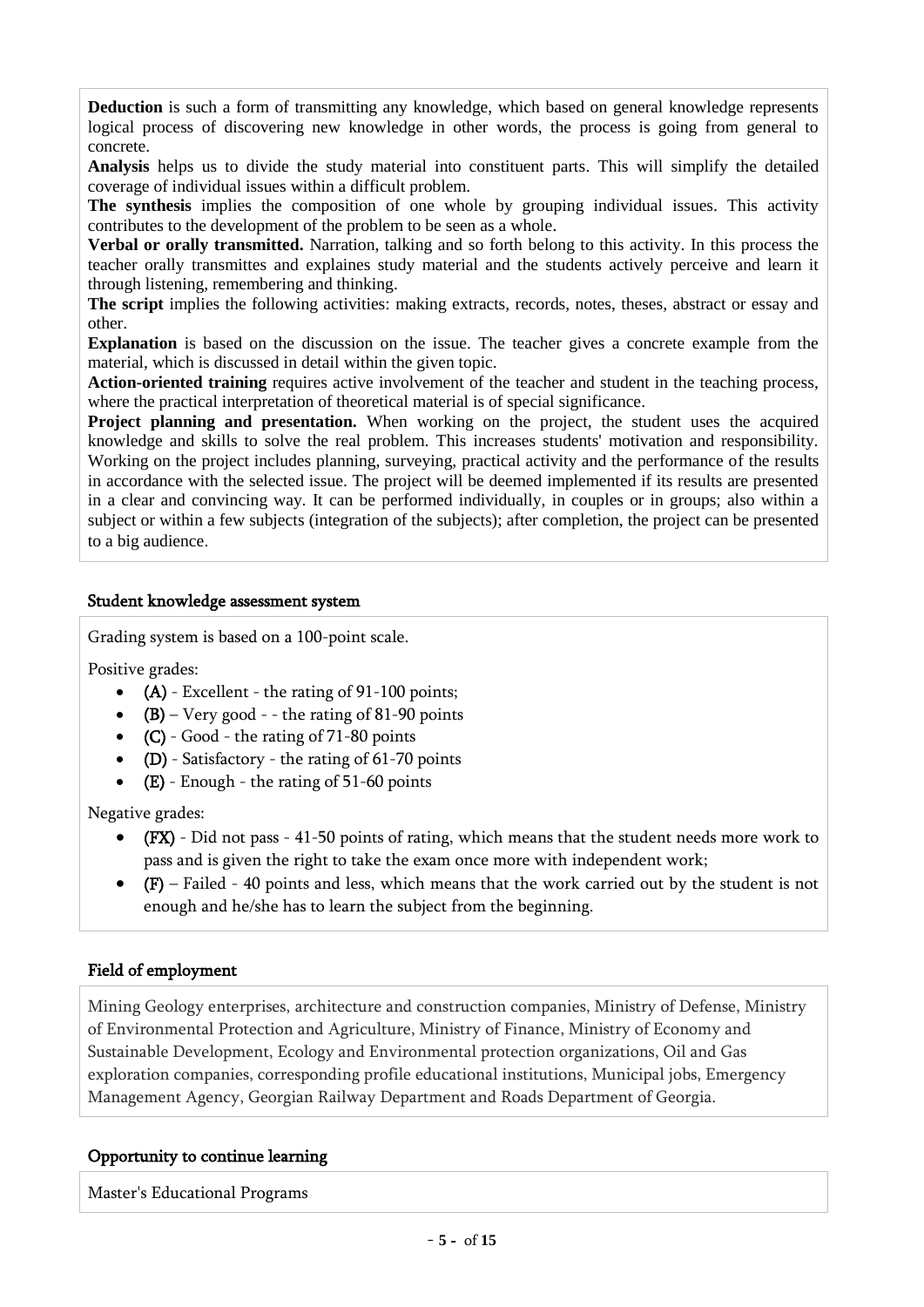# Human and material resources necessary for the implementation of the program

Bachelors educational program is provided by corresponding human and material resources. You can find additional information in the attached file.

# Number of attached syllabus: 84

## Program subject load

|                |                                                                                                                                                                                                                                                                                            |                                                              |                |          |     |         | <b>ECTS</b> Credits       |    |         |             |
|----------------|--------------------------------------------------------------------------------------------------------------------------------------------------------------------------------------------------------------------------------------------------------------------------------------------|--------------------------------------------------------------|----------------|----------|-----|---------|---------------------------|----|---------|-------------|
|                |                                                                                                                                                                                                                                                                                            | Precondition                                                 |                | I Year   |     | II Year | III Year                  |    | IV Year |             |
| $N^{\circ}$    | Subject                                                                                                                                                                                                                                                                                    | of admit                                                     |                |          |     |         | Semester                  |    |         |             |
|                |                                                                                                                                                                                                                                                                                            |                                                              | I              | $\rm II$ | III | IV      | $\boldsymbol{\mathrm{V}}$ | VI | VII     | <b>VIII</b> |
| 1              | Elements Of Linear Algebra And<br>Calculus                                                                                                                                                                                                                                                 | Doesn't have                                                 | 5              |          |     |         |                           |    |         |             |
| $\overline{2}$ | English For Technical Specialities - 1<br>Russian For Technical Specialities - 1<br>German For Technical Specialities -<br>1<br>French For Technical Specialities - 1                                                                                                                      | Doesn't have<br>Doesn't have<br>Doesn't have<br>Doesn't have | 3              |          |     |         |                           |    |         |             |
| 3              | General Physics 1.2                                                                                                                                                                                                                                                                        | Doesn't have                                                 | 5              |          |     |         |                           |    |         |             |
| $\overline{4}$ | <b>Computer Technologies</b>                                                                                                                                                                                                                                                               | Doesn't have                                                 | $\overline{4}$ |          |     |         |                           |    |         |             |
| 5              | The Basics Of Philosophy<br><b>Introduction To Psychology</b><br>History Of Georgia<br><b>Introduction To Sociology</b><br><b>Culture And Modernity</b><br>The Modern Language Of<br><b>Communications Technologies</b><br>History Of Technical Design<br><b>Academic Writing Elements</b> | Doesn't have                                                 | 3              |          |     |         |                           |    |         |             |
| 6              | General Chemistry                                                                                                                                                                                                                                                                          | Doesn't have                                                 | 5              |          |     |         |                           |    |         |             |
| 7              | <b>Engineering Graphics</b>                                                                                                                                                                                                                                                                | Doesn't have                                                 | $\overline{4}$ |          |     |         |                           |    |         |             |
| 8              | Geodesy On The Basis Of<br>Topography                                                                                                                                                                                                                                                      | Doesn't have                                                 |                | 6        |     |         |                           |    |         |             |
| 9              | Elements Of Mathematical Analysis                                                                                                                                                                                                                                                          | Elements Of<br>Linear<br>Algebra And<br>Calculus             |                | 5        |     |         |                           |    |         |             |
| 10             | General Physics 2.2                                                                                                                                                                                                                                                                        | General<br>Physics 1.2                                       |                | 5        |     |         |                           |    |         |             |
| 11             | English For Technical Specialities $-2$                                                                                                                                                                                                                                                    | English For<br>Technical                                     |                | 3        |     |         |                           |    |         |             |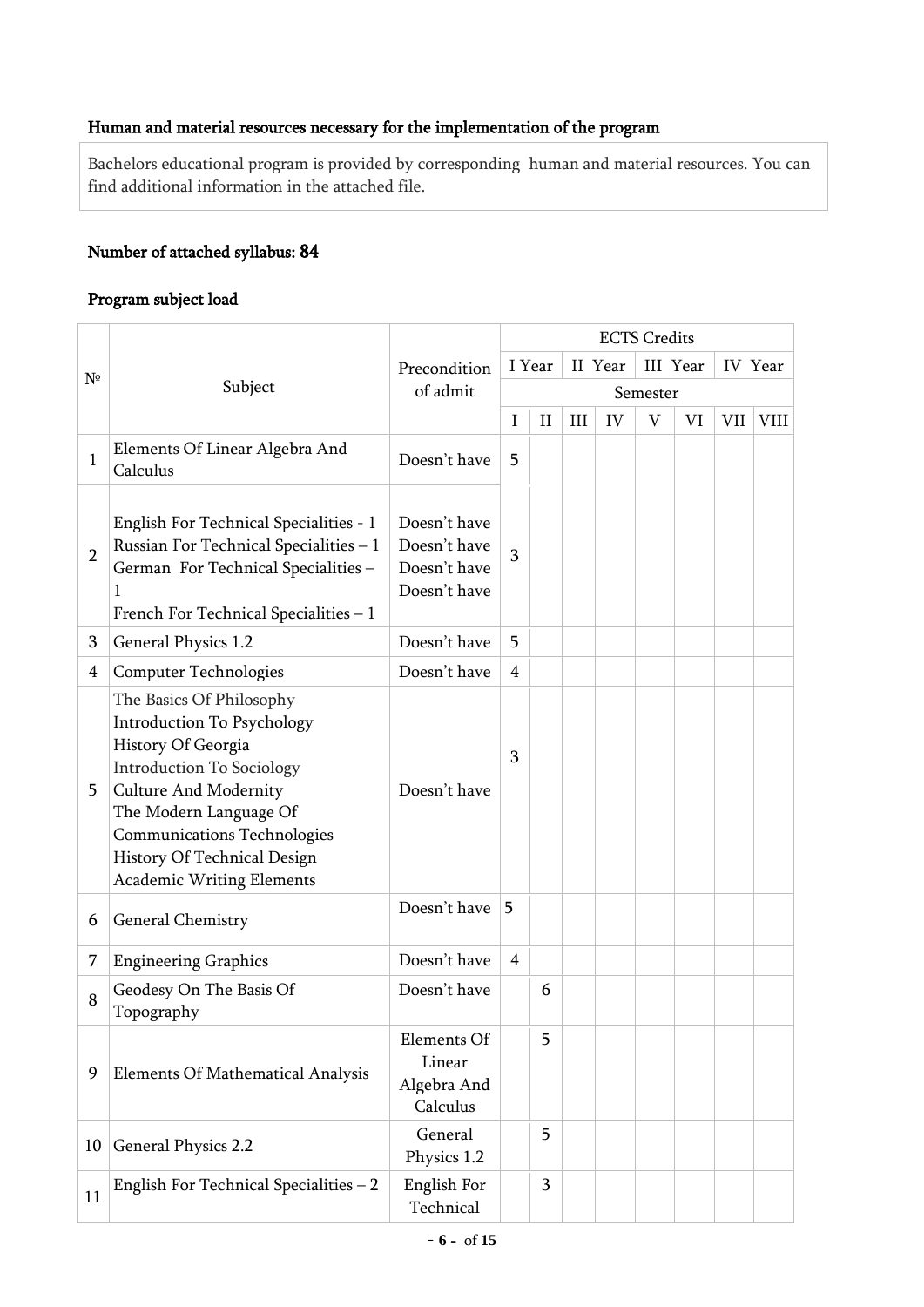|    |                                                                            | Specialities -                                |   |   |   |   |  |  |
|----|----------------------------------------------------------------------------|-----------------------------------------------|---|---|---|---|--|--|
|    | Russian For Technical Specialities - 2                                     | Russian For<br>Technical                      |   |   |   |   |  |  |
|    |                                                                            | Specialities-                                 |   |   |   |   |  |  |
|    | German For Technical Specialities -<br>$\overline{2}$                      | German For<br>Technical<br>Specialities-      |   |   |   |   |  |  |
|    |                                                                            | 1                                             |   |   |   |   |  |  |
|    | French For Technical Specialities - 2                                      | French For<br>Technical<br>Specialities-<br>1 |   |   |   |   |  |  |
| 12 | Dinamic Geology                                                            | Doesn't have                                  | 6 |   |   |   |  |  |
| 13 | Crystallography                                                            | Doesn't have                                  | 6 |   |   |   |  |  |
| 14 | 1.Paleontology<br>2. Geomorphology And Quarternaly<br>Geology              | Doesn't have<br>Doesn't have                  |   | 5 |   |   |  |  |
| 15 | <b>Environment Rotection And Cology</b><br>3                               | Doesn't have                                  |   | 3 |   |   |  |  |
| 16 | Mineralogy                                                                 | Crystallograp<br>hy                           |   | 6 |   |   |  |  |
| 17 | <b>Structural Geology</b>                                                  | Dinamic<br>Geology                            |   | 6 |   |   |  |  |
| 18 | History Of Earth Development                                               | Dinamic<br>Geology                            |   | 5 |   |   |  |  |
| 19 | Geophysics                                                                 | Dinamic<br>Geology                            |   | 5 |   |   |  |  |
| 20 | Geological Research Methods Of<br>Rocks And Minerals                       | Mineralogy                                    |   |   | 5 |   |  |  |
| 21 | Geotectonic                                                                | Structural<br>Geology                         |   |   | 5 |   |  |  |
| 22 | Petrography Of Magmatic Rocks                                              | Mineralogy                                    |   |   | 5 |   |  |  |
| 23 | Lithology                                                                  | Mineralogy                                    |   |   | 5 |   |  |  |
| 24 | Geomapping                                                                 | Structural<br>Geology                         |   |   | 5 |   |  |  |
| 25 | Economy Of Geology                                                         | Doesn't have                                  |   |   | 5 |   |  |  |
| 26 | Hydrogeology                                                               | Dinamic<br>Geology                            |   |   |   | 5 |  |  |
| 27 | 1. Introduction To Gemology<br>2. Geochemistry Of Elements And<br>Isotopes | Mineralogy<br>Doesn't have                    |   |   |   | 5 |  |  |
| 28 | Geological Field Trip (Practice)                                           | Dinamic<br>Geology                            |   |   |   | 5 |  |  |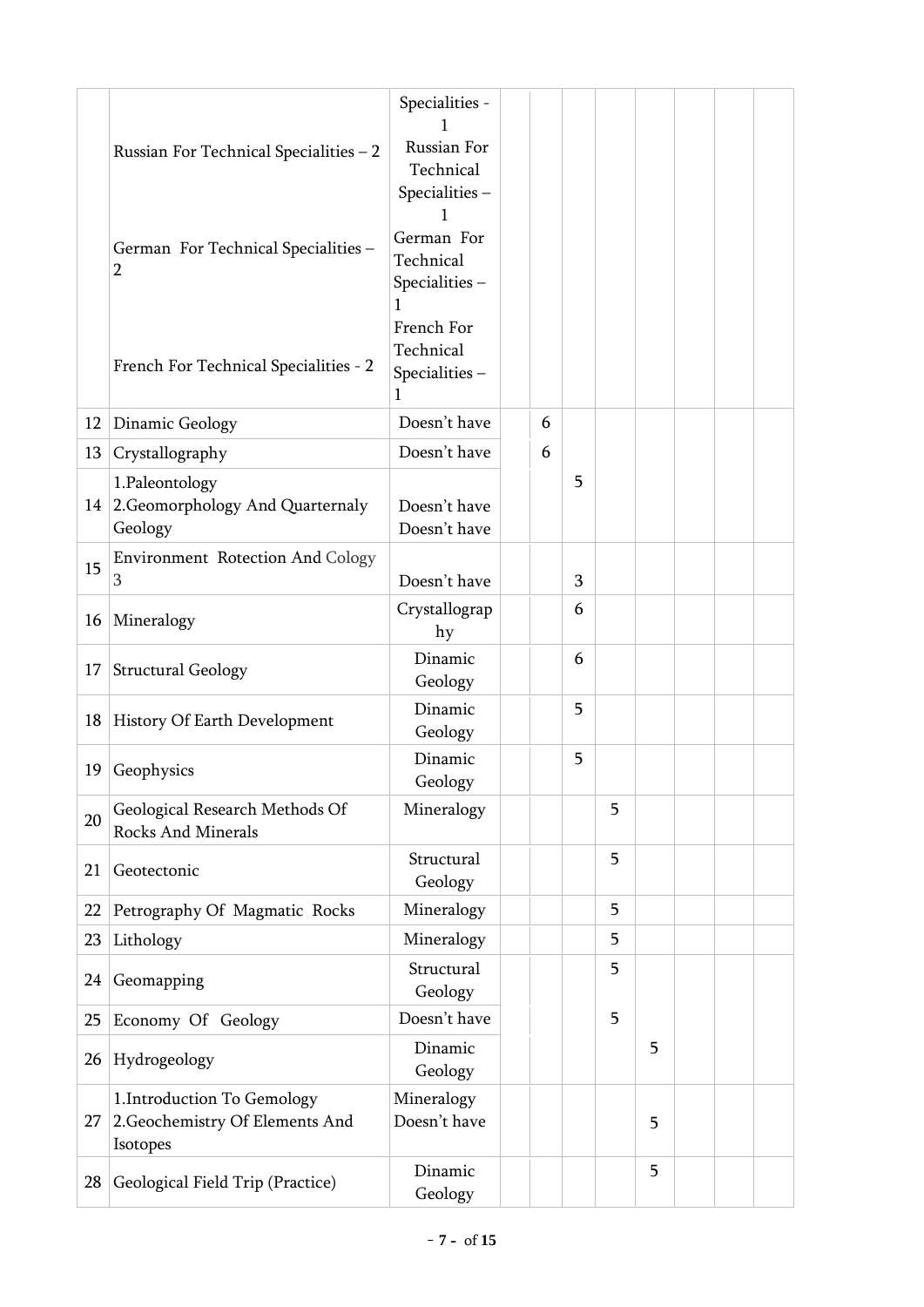| 29 | 1. General Engineering Geology<br>2. Engineering Petrology                                                                                             | Doesn't have<br>Doesn't have                                                |  |  | 5 |   |    |    |
|----|--------------------------------------------------------------------------------------------------------------------------------------------------------|-----------------------------------------------------------------------------|--|--|---|---|----|----|
| 30 | 1. Geology Of Georgia<br>2.Stratigraphy                                                                                                                | Doesn't have<br>Doesn't have                                                |  |  | 5 |   |    |    |
| 31 | 1. Natural Process Of Solid Ore<br><b>Resources Accumulation</b><br>2. Methods Of Hydrogeological<br>Investigations<br>3. Basic Of Oil And Gas Geology | Structural<br>Geology<br>Doesn't have<br>Doesn't have<br>Dinamic<br>Geology |  |  | 5 |   |    |    |
| 32 | 1. Safety At Work In Geological<br>Enterprises<br>2. Protection of geological<br>environment                                                           | Doesn't have<br>Doesn't have                                                |  |  |   | 5 |    |    |
| 33 | 1. Marketing And Management Of<br>Geology<br>2. Economics And Management Of<br>Hidrogeological Researches                                              | Doesn't have<br>Doesn't have                                                |  |  |   | 5 |    |    |
| 34 | The Special Course In Informatics<br>And Computer Graphics                                                                                             | Doesn't have                                                                |  |  |   | 5 |    |    |
| 35 | 1. Industrial Types Of The Solid<br>Nonmetallic And Fuel Useful<br>Minerals<br>2. Drinking, Minetal, Thermal, And<br>Industrial Waters Of Georgia      | Mineralogy<br>Hydrogeology                                                  |  |  |   | 7 |    |    |
|    | 1. Industrial Type Of The Metallic<br>36   Deposits<br>2. Dynamics Of Groundwater                                                                      | Mineralogy<br>Hydrogeology                                                  |  |  |   | 8 |    |    |
| 37 | 1. Drilling Of Boreholes<br>2. Georgian Minerals And Rocks                                                                                             | Dinamic<br>Geology<br>გეოლოგია<br>Doesn't have                              |  |  |   |   | 5  |    |
| 38 | Mining Affair                                                                                                                                          | Doesn't have                                                                |  |  |   |   | 5  |    |
| 39 | 1. Principles Of Minerals<br>Enrichment<br>2. Factors And Principes Of<br>3.Hydrogeological Division<br>Hydro Geochemistry                             | Doesn't have<br>Hydrogeology<br>Hydrogeology                                |  |  |   |   | 5  |    |
| 40 | 1. Deposits Precious And Semi-<br>Precious Stones<br>2. Meliorative Hydrogeology<br>3. Physical And Colloidal Chemistry                                | Mineralogy<br>Doesn't have<br>General Che<br>mistry                         |  |  |   |   | 5  |    |
| 41 | <b>Bachelor Thesis</b>                                                                                                                                 | Doesn't have                                                                |  |  |   |   |    | 10 |
| 42 | <b>Free Components</b>                                                                                                                                 |                                                                             |  |  |   |   | 10 | 20 |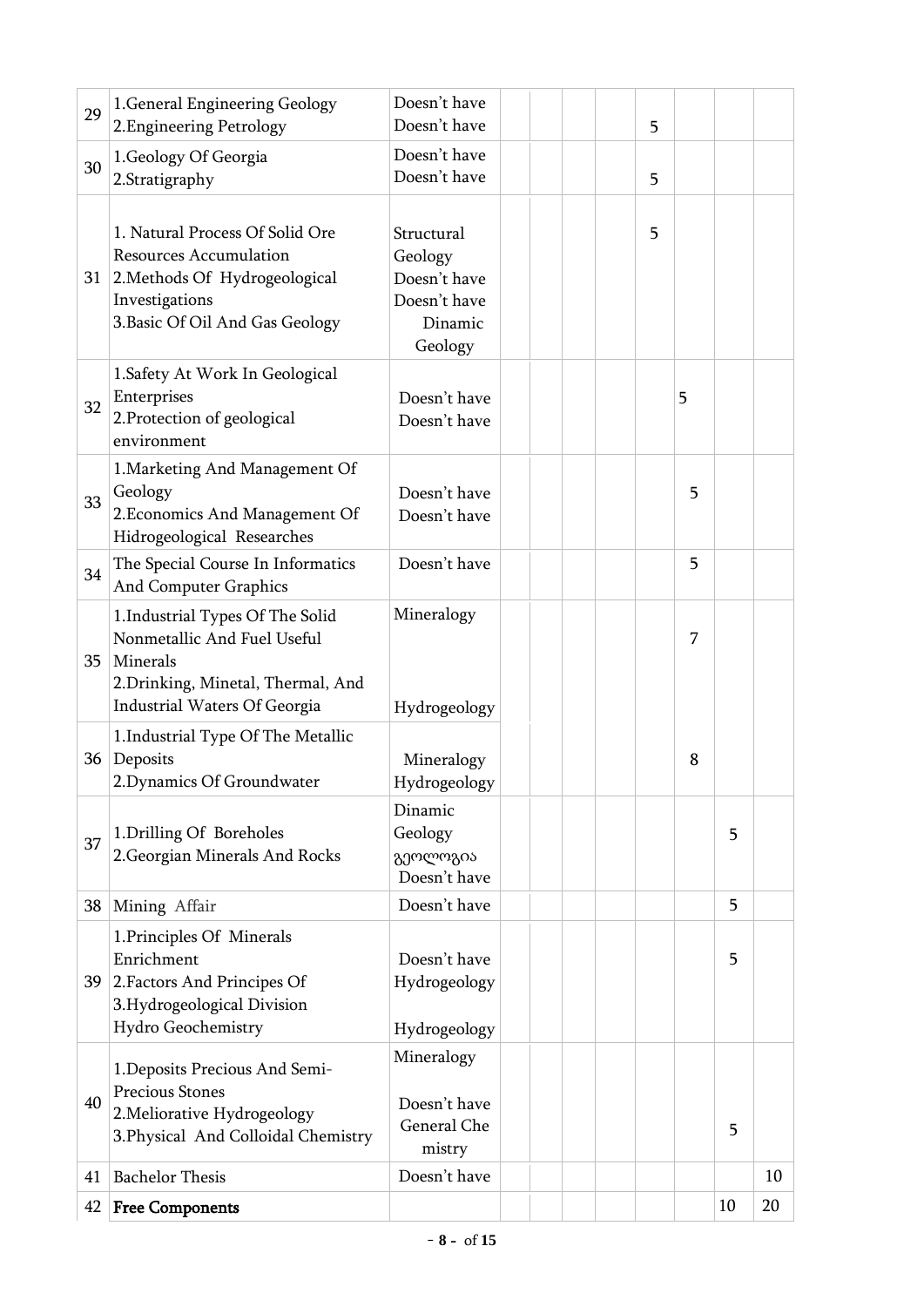|                                         | Total        |    |    |    |    | 240 |    |    |    |
|-----------------------------------------|--------------|----|----|----|----|-----|----|----|----|
|                                         | Per year     |    | 60 |    | 60 | 60  |    | 60 |    |
|                                         | Per semester | 30 | 30 | 30 | 30 | 30  | 30 | 30 | 30 |
|                                         |              |    |    |    |    |     |    |    |    |
| And Ergonomics                          |              |    |    |    |    |     |    |    |    |
| 14. The Basics Of Industrial Aesthetics | Doesn't have |    |    |    |    |     |    | 5  |    |
| 13. Teknospero And Ecosystem            | Doesn't have |    |    |    |    |     |    | 5  |    |
| 12. Cromatics                           | Doesn't have |    |    |    |    |     |    | 5  |    |
| 11. Cultural Heritage And Tourism       | Doesn't have |    |    |    |    |     |    | 5  |    |
| Ceramics                                |              |    |    |    |    |     |    |    |    |
| 10. General Technology of Glass and     | Doesn't have |    |    |    |    |     |    | 5  |    |
| 9. Introduction to GIS                  | Doesn't have |    |    |    |    |     |    | 4  |    |
| 8. Museology                            | Doesn't have |    |    |    |    |     |    | 4  |    |
| Heritage                                |              |    |    |    |    |     |    |    |    |
| 7. Monuments Of World Culture           | Doesn't have |    |    |    |    |     |    | 6  |    |
| 6. Culture and modernity                | Doesn't have |    |    |    |    |     |    | 5  |    |
| 5. Tourism                              | Doesn't have |    |    |    |    |     |    | 5  |    |
| 4. History Of Religions                 | Doesn't have |    |    |    |    |     |    | 5  |    |
| 3. Administration Of Land               | Doesn't have |    |    |    |    |     |    | 5  |    |
| 2 Financial Institutions And Markets    | Doesn't have |    |    |    |    |     |    | 5  |    |
| 1. Numismatics And Bonistics            | Doesn't have |    |    |    |    |     |    | 5  |    |

## Map of learning outcomes

| $N^{\circ}$    | Subject                                 | Knowledge and understanding | Ability to use knowledge in<br>practice | Making judgments | Communication skill | Ability to learn | Values |
|----------------|-----------------------------------------|-----------------------------|-----------------------------------------|------------------|---------------------|------------------|--------|
| $\mathbf{1}$   | Elements Of Linear Algebra And Calculus | X                           | X                                       |                  |                     | X                |        |
|                | English For Technical Specialities - 1  | X                           | X                                       |                  | X                   | X                |        |
| $\overline{2}$ | Russian For Technical Specialities - 1  | X                           | X                                       |                  | X                   | X                |        |
|                | German For Technical Specialities - 1   | X                           | X                                       |                  | X                   | X                |        |
|                | French For Technical Specialities - 1   | X                           | X                                       |                  | X                   | $\boldsymbol{X}$ |        |
| 3              | <b>General Physics 1.2</b>              | X                           |                                         | X                |                     | X                |        |
| $\overline{4}$ | Computer Technologies                   | X                           | X                                       |                  |                     | X                |        |
| 5              | The Basics Of Philosophy                | X                           | X                                       |                  |                     |                  | X      |
|                | <b>Introduction To Psychology</b>       | X                           | X                                       |                  | X                   |                  |        |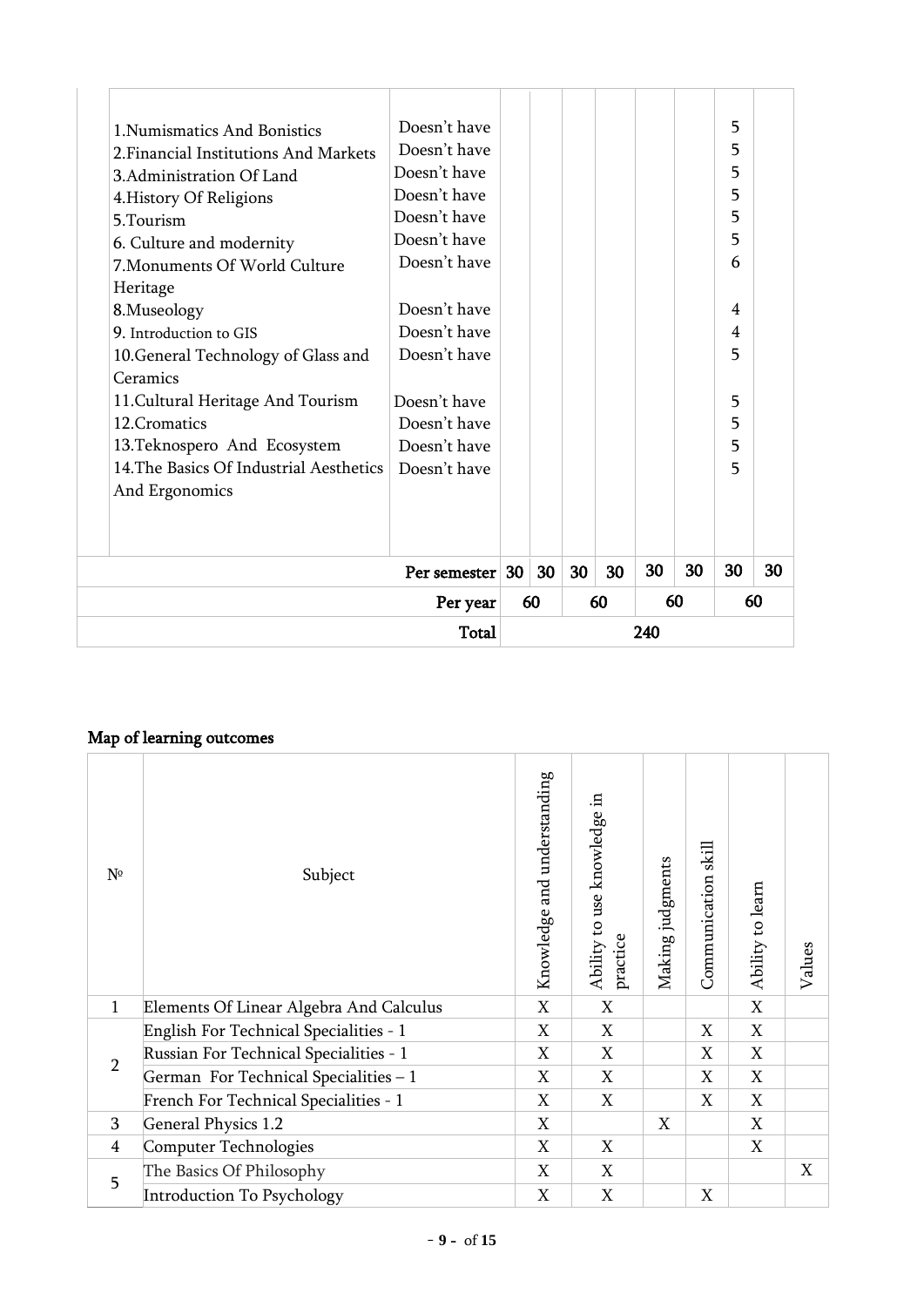|    | History Of Georgia                          | X           | X | X           | X           |                           |   |
|----|---------------------------------------------|-------------|---|-------------|-------------|---------------------------|---|
|    | Introduction To Sociology                   | X           | X | X           |             |                           | X |
|    | Culture And Modernity                       | X           | X |             |             |                           | X |
|    | The Modern Language Of Communications       | X           | X |             | X           |                           |   |
|    | Technologies                                |             |   |             |             |                           |   |
|    | History Of Technical Design                 | X           |   | X           |             |                           | X |
|    | Academic Writing Elements                   | X           | X |             | X           |                           |   |
| 6  | <b>General Chemistry</b>                    | X           | X |             | X           | X                         |   |
| 7  | <b>Engineering Graphics</b>                 | X           | X |             | X           | X                         |   |
| 8  | Geodesy On The Basis Of Topography          | X           | X | X           |             |                           |   |
| 9  | Elements Of Mathematical Analysis           | $\mathbf X$ | X |             |             | X                         |   |
| 10 | <b>General Physics 2.2</b>                  | X           |   | X           |             | X                         |   |
|    | English For Technical Specialities - 2      | $\mathbf X$ | X |             | X           | X                         |   |
|    | Russian For Technical Specialities - 2      | X           | X |             | X           | X                         |   |
| 11 | German For Technical Specialities - 2       | $\mathbf X$ | X |             | X           | X                         |   |
|    | French For Technical Specialities - 2       | X           | X |             | X           | X                         |   |
| 12 | Dinamic Geology                             | $\mathbf X$ | X | X           |             |                           |   |
| 13 | Crystallography                             | X           | X |             |             | $\mathbf X$               |   |
| 14 | Paleontology                                | X           | X | X           |             |                           |   |
|    | Geomorphology And Quarternaly Geology       | X           | X | X           |             |                           |   |
| 15 | Environment Rotection And Cology 3          | X           | X |             |             |                           | X |
| 16 | Mineralogy                                  | $\mathbf X$ | X | X           | $\mathbf X$ | $\boldsymbol{\mathrm{X}}$ |   |
| 17 | <b>Structural Geology</b>                   | X           | X | X           |             |                           |   |
| 18 | History Of Earth Development                | X           | X | X           |             |                           |   |
| 19 | Geophysics                                  | X           | X | X           |             |                           |   |
|    | Geological Research Methods Of Rocks And    |             |   |             |             |                           |   |
| 20 | Minerals                                    | X           | X | X           |             |                           |   |
| 21 | Geotectonic                                 | X           | X | X           |             |                           |   |
| 22 | Petrography Of Magmatic Rocks               | X           | X | X           |             |                           |   |
| 23 | Lithology                                   | $\mathbf X$ | X | $\mathbf X$ |             |                           |   |
| 24 | Geomapping                                  | X           | X | X           |             |                           |   |
| 25 | Economy Of Geology                          | $\mathbf X$ | X | $\mathbf X$ | X           |                           |   |
| 26 | Hydrogeology                                | X           | X | Χ           |             | X                         |   |
|    | Introduction To Gemology                    |             | X |             |             | X                         | X |
| 27 | Geochemistry Of Elements And Isotopes       | X           | X | X           |             | X                         |   |
| 28 | Geological Field Trip (Practice)            | X           | X | X           | X           | X                         | X |
| 29 | <b>General Engineering Geology</b>          | X           | X | X           |             | X                         |   |
|    | <b>Engineering Petrology</b>                | X           | X | X           |             |                           |   |
| 30 | Geology Of Georgia                          | X           | X | X           |             | X                         |   |
|    | Stratigraphy                                | $\mathbf X$ | X |             |             | X                         |   |
|    | Natural Process Of Solid Ore Resources      | X           | X |             |             | X                         |   |
| 31 | Accumulation                                |             |   |             |             |                           |   |
|    | Methods Of Hydrogeological Investigations   | X           | X | X           | X           |                           |   |
|    | Basic Of Oil And Gas Geology                | X           | X | X           |             |                           |   |
| 32 | Safety At Work In Geological Enterprises    | X           | X | X           |             |                           |   |
|    | Protection of geological environment        | X           | X |             |             |                           | X |
| 33 | Marketing And Management Of Geology         | X           | X | X           | X           |                           |   |
|    | Economics And Management Of Hidrogeological | X           | X | X           | X           |                           |   |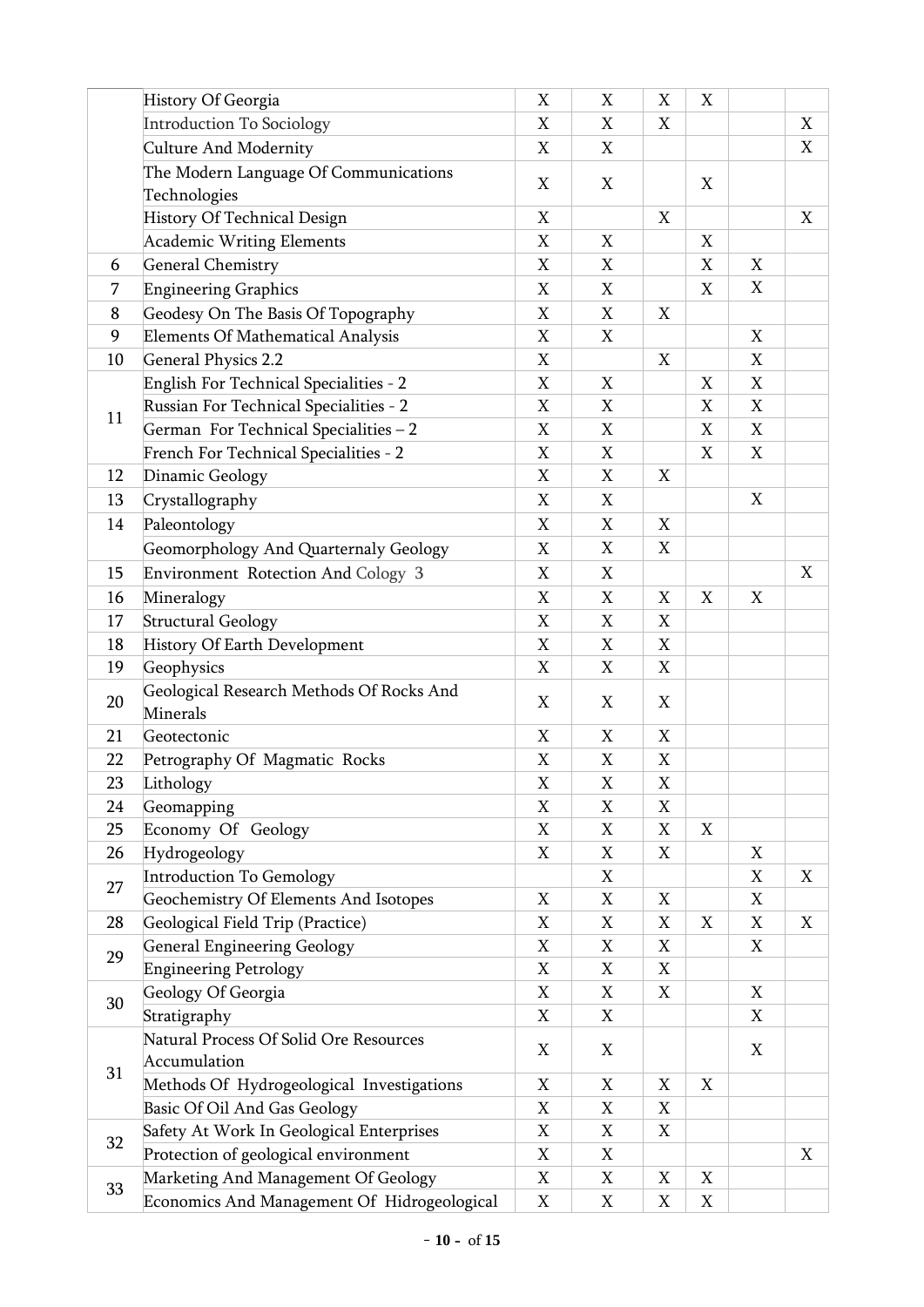|    | Researches                                                                   |                  |   |   |                           |                  |   |
|----|------------------------------------------------------------------------------|------------------|---|---|---------------------------|------------------|---|
| 34 | The Special Course In Informatics And Computer<br>Graphics                   | X                | X |   |                           | X                |   |
|    | Industrial Types Of The Solid Nonmetallic And<br><b>Fuel Useful Minerals</b> | $\boldsymbol{X}$ | X |   |                           | $\boldsymbol{X}$ |   |
| 35 | Drinking, Minetal, Thermal, And Industrial Waters<br>Of Georgia              | $\boldsymbol{X}$ | X |   | X                         | X                | X |
| 36 | Industrial Type Of The Metallic Deposits                                     | X                | X |   |                           | X                |   |
|    | Dynamics Of Groundwater                                                      | X                | X | X |                           |                  |   |
| 37 | Drilling Of Boreholes                                                        | X                | X | X |                           |                  |   |
|    | Georgian Minerals And Rocks                                                  | X                |   | X | X                         |                  |   |
| 38 | Mining Affair                                                                | X                | X | X |                           |                  |   |
|    | Principles Of Minerals Enrichment                                            | X                | X | X |                           | X                |   |
| 39 | Factors And Principes Of Hydrogeological Division                            | X                | X |   |                           | X                |   |
|    | Hydro Geochemistry                                                           | X                | X |   |                           | X                |   |
|    | Deposits Precious And Semi-Precious Stones                                   | X                | X | X |                           |                  |   |
| 40 | Meliorative Hydrogeology                                                     | X                | X | X |                           |                  |   |
|    | Physical And Colloidal Chemistry                                             | X                | X | X | X                         |                  |   |
| 41 | <b>Bachelor Thesis</b>                                                       | X                | X | X | X                         | X                | X |
|    | <b>Free Components</b>                                                       |                  |   |   |                           |                  |   |
|    | <b>Numismatics And Bonistics</b>                                             | $\boldsymbol{X}$ | X | X | $\boldsymbol{\mathrm{X}}$ |                  |   |
|    | <b>Financial Institutions And Markets</b>                                    | X                | X | X | X                         | X                |   |
|    | Administration Of Land                                                       | $\boldsymbol{X}$ | X | X |                           | X                |   |
|    | <b>History Of Religions</b>                                                  | X                | X | X | X                         | X                |   |
| 42 | Tourism                                                                      | X                | X | X | X                         | $\boldsymbol{X}$ |   |
|    | Culture and modernity                                                        | X                | X | X | X                         | X                |   |
|    | Monuments Of World Culture Heritage                                          | X                | X | X |                           | X                |   |
|    | Museology                                                                    | X                | X | X | X                         |                  |   |
|    | Introduction to GIS                                                          | X                | X | X |                           |                  |   |
|    | General Technology of Glass and Ceramics                                     | X                | X | X |                           | X                |   |
|    | Cultural Heritage And Tourism                                                | X                |   | X |                           |                  |   |
| 42 | Cromatics                                                                    | X                |   | X | X                         |                  |   |
|    | Teknospero And Ecosystem                                                     | X                | X | X | X                         | X                |   |
|    | The Basics Of Industrial Aesthetics And<br>Ergonomics                        | X                | X |   | X                         | X                |   |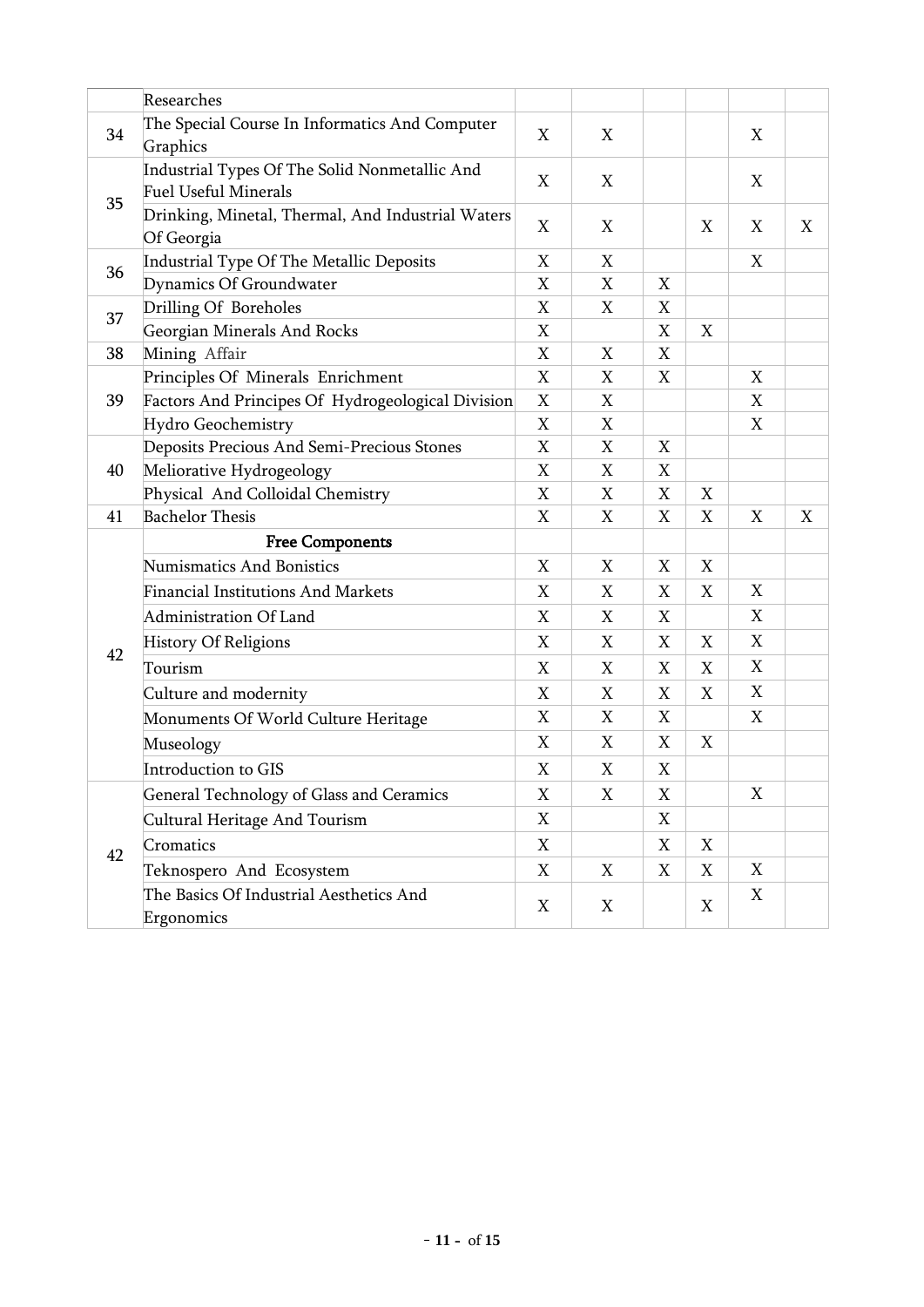# Program curriculum

|                |              |                                                          |                      |                | Hours                       |                   |            |          |                     |                   |                |                  |
|----------------|--------------|----------------------------------------------------------|----------------------|----------------|-----------------------------|-------------------|------------|----------|---------------------|-------------------|----------------|------------------|
| $N^{\circ}$    | Subject code | Subject                                                  | Credit/Hours<br>ECTS | Lecture        | Seminar (work in the group) | Practical classes | Laboratory | Practice | Course work/project | Mid-semester exam | Final exam     | Independent work |
| $\mathbf{1}$   | MAS34308G1   | Elements Of Linear Algebra<br><b>And Calculus</b>        | 5/125                | 15             |                             | 30                |            |          |                     | $\mathbf{1}$      | $\overline{2}$ | 77               |
|                | LEH14412G1   | English For Technical<br>Specialities - 1                | 3/75                 |                |                             | 30                |            |          |                     | $\mathbf{1}$      | 1              | 43               |
|                | LEH14612G1   | <b>Russian For Technical</b><br>Specialities - 1         | 3/75                 |                |                             | 30                |            |          |                     | $\mathbf{1}$      | 1              | 43               |
| $\overline{2}$ | LEH15012G1   | German For Technical<br>Specialities $-1$                | 3/75                 |                |                             | 30                |            |          |                     | $\mathbf{1}$      | 1              | 43               |
|                | LEH14812G1   | <b>French For Technical</b><br>Specialities - 1          | 3/75                 |                |                             | 30                |            |          |                     | $\mathbf{1}$      | 1              | 43               |
| 3              | PHS52608G1   | <b>General Physics 1.2</b>                               | 5/125                | 15             |                             |                   | 30         |          |                     | $\mathbf{1}$      | $\overline{2}$ | 77               |
| $\overline{4}$ | ICT10303G2   | Computer Technologies                                    | 4/100                | $\overline{4}$ |                             |                   | 26         |          |                     | 3                 | $\mathbf{1}$   | 66               |
|                | HEL30212G1   | The Basics Of Philosophy                                 | 3/75                 | 15             | 15                          |                   |            |          |                     | $\mathbf{1}$      | 1              | 43               |
|                | SOS30312G1   | Introduction To Psychology                               | 3/75                 | 15             | 15                          |                   |            |          |                     | $\mathbf{1}$      | $\mathbf{1}$   | 43               |
|                | HEL20212G1   | History Of Georgia                                       | 3/75                 | 15             | 15                          |                   |            |          |                     | $\mathbf{1}$      | 1              | 43               |
|                | SOS40312G1   | Introduction To Sociology                                | 3/75                 | 15             | 15                          |                   |            |          |                     | $\mathbf{1}$      | 1              | 43               |
| 5              | SOS40112G1   | <b>Culture And Modernity</b>                             | 3/75                 | 15             | 15                          |                   |            |          |                     | $\mathbf{1}$      | 1              | 43               |
|                | LEH12012G1   | The Modern Language Of<br>Communications<br>Technologies | 3/75                 | 15             | 15                          |                   |            |          |                     | $\mathbf{1}$      | 1              | 43               |
|                | ART20305G1   | History Of Technical Design                              | 3/75                 | 15             | 15                          |                   |            |          |                     | $\mathbf{1}$      | 1              | 43               |
|                | LEH12112G1   | Academic Writing Elements                                | 3/75                 | 15             | 15                          |                   |            |          |                     | $\mathbf{1}$      | 1              | 43               |
| 6              | PHS10104G1   | <b>General Chemistry</b>                                 | 5/125                | 15             |                             |                   | 30         |          |                     | $\mathbf{1}$      | 1              | 78               |
| $\overline{7}$ | EET70505G2   | <b>Engineering Graphics</b>                              | 4/100                | 15             |                             | 15                |            |          |                     | $\mathbf{1}$      | $\mathbf{1}$   | 68               |
| 8              | PHS41403G1   | Geodesy On The Basis Of<br>Topography                    | 6/150                | 15             |                             |                   | 30         | 25       |                     | $\mathbf{1}$      | $\overline{2}$ | 77               |
| 9              | MAS33308G1   | <b>Elements Of Mathematical</b><br>Analysis              | 5/125                | 15             |                             | 30                |            |          |                     | $\mathbf{1}$      | $\overline{2}$ | 77               |
| 10             | PHS52708G1   | <b>General Physics 2.2</b>                               | 5/125                | 15             |                             |                   | 30         |          |                     | $\mathbf{1}$      | $\overline{2}$ | 77               |
|                | LEH14512G1   | English For Technical<br>Specialities - 2                | 3/75                 |                |                             | 30                |            |          |                     | 1                 | 1              | 43               |
| 11             | LEH14712G1   | Russian For Technical<br>Specialities - 2                | 3/75                 |                |                             | 30                |            |          |                     | $\mathbf{1}$      | $\mathbf{1}$   | 43               |
|                | LEH15112G1   | German For Technical<br>Specialities $-2$                | 3/75                 |                |                             | 30                |            |          |                     | 1                 | 1              | 43               |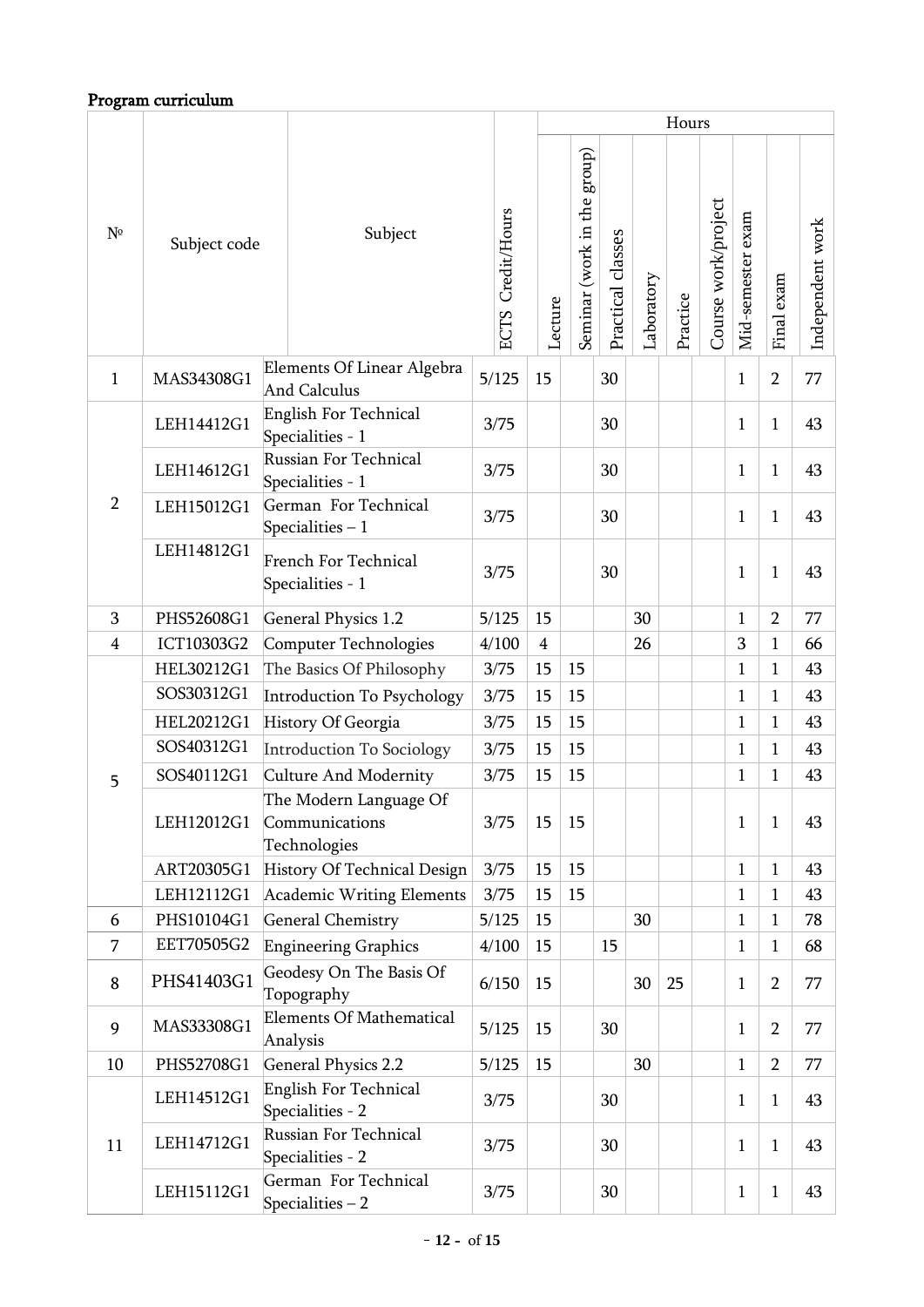|    | LEH14912G1  | <b>French For Technical</b><br>Specialities - 2               | 3/75  |    |    | 30 |    |    | $\mathbf{1}$ | 1              | 43 |
|----|-------------|---------------------------------------------------------------|-------|----|----|----|----|----|--------------|----------------|----|
| 12 | PHS31403G1  | Dinamic Geology                                               | 6/150 | 15 |    |    | 30 | 25 | 1            | $\overline{2}$ | 77 |
| 13 | PHS33403G2  | Crystallography                                               | 5/125 | 15 |    |    | 30 |    | $\mathbf{1}$ | $\overline{2}$ | 77 |
|    | PHS31503G1  | Paleontology                                                  | 5/125 | 15 |    | 30 |    |    | $\mathbf{1}$ | 1              | 78 |
| 14 | PHS30103G2  | Geomorphology And<br>Quarternaly Geology                      | 5/125 | 15 |    | 30 |    |    | 1            | 1              | 78 |
| 15 | EET20404G1  | <b>Environment Rotection</b><br>And Cology 3                  | 3/75  | 15 |    |    | 15 |    | 1            | $\mathbf{1}$   | 43 |
| 16 | PHS33603G1  | Mineralogy                                                    | 6/150 | 15 |    |    | 30 | 25 | 1            | $\overline{2}$ | 77 |
| 17 | PHS32903G1  | <b>Structural Geology</b>                                     | 6/150 | 15 |    |    | 45 |    | $\mathbf{1}$ | $\overline{2}$ | 87 |
| 18 | PHS37703G1  | History Of Earth<br>Development                               | 5/125 | 15 | 15 | 15 |    |    | 1            | 1              | 78 |
| 19 | MAP56403G1  | Geophysics                                                    | 5/125 | 15 | 15 | 15 |    |    | $\mathbf{1}$ | $\mathbf{1}$   | 78 |
| 20 | PHS33503G1  | Geological Research<br>Methods Of Rocks And<br>Minerals       | 5/125 | 15 |    |    | 30 |    | $\mathbf{1}$ | $\overline{2}$ | 77 |
| 21 | PHS32303G1  | Geotectonic                                                   | 5/125 | 15 |    | 30 |    |    | $\mathbf{1}$ | $\mathbf{1}$   | 78 |
| 22 | PHS33403G1  | Petrography Of Magmatic<br>Rocks                              | 5/125 | 15 |    |    | 30 |    | 1            | $\overline{2}$ | 77 |
| 23 | PHS38303G1  | Lithology                                                     | 5/125 | 15 |    |    | 30 |    | 1            | $\overline{2}$ | 77 |
| 24 | PHS33003GC  | Geomapping                                                    | 5/125 | 15 |    |    | 30 |    | 1            | $\overline{2}$ | 77 |
| 25 | BUA72003G1  | Economy Of Geology                                            | 5/125 | 15 | 30 |    |    |    | $\mathbf{1}$ | $\overline{2}$ | 77 |
| 26 | PHS36003G1  | Hydrogeology                                                  | 5/125 | 30 |    |    | 15 |    | $\mathbf{1}$ | 1              | 78 |
|    | PHS37503G1  | Introduction To Gemology                                      | 5/125 | 15 |    |    | 30 |    | $\mathbf{1}$ | $\overline{2}$ | 77 |
| 27 | PHS33303G1  | <b>Geochemistry Of Elements</b><br>And Isotopes               | 5/125 | 15 | 30 |    |    |    | $\mathbf{1}$ | $\overline{2}$ | 77 |
| 28 | PHS38903G1  | Geological Field Trip<br>(Practice)                           | 5/125 |    |    |    |    | 60 |              | $\overline{2}$ | 63 |
| 29 | PHS31003G2  | General Engineering<br>Geology                                | 5/125 | 15 |    | 30 |    |    | 1            | 1              | 78 |
|    | PHS34403G1  | <b>Engineering Petrology</b>                                  | 5/125 | 15 |    | 30 |    |    | 1            | $\mathbf{1}$   | 78 |
| 30 | PHS30503G1  | Geology Of Georgia                                            | 5/125 | 15 |    | 30 |    |    | 1            | 1              | 78 |
|    | PHS37603G1  | Stratigraphy                                                  | 5/125 | 15 |    | 30 |    |    | 1            | 1              | 78 |
|    | PHS39103G1  | Natural Process Of Solid Ore<br><b>Resources Accumulation</b> | 5/125 | 15 |    |    | 30 |    | 1            | $\overline{2}$ | 77 |
| 31 | PHS31503 G2 | Methods Of<br>Hydrogeological<br>Investigations               | 5/125 | 15 |    | 15 |    |    | 1            | 1              | 78 |
|    | PHS31803G2  | Basic Of Oil And Gas<br>Geology                               | 5/125 | 15 |    |    | 30 |    | 1            | 1              | 78 |
| 32 | HHS22803G1  | Safety At Work In<br><b>Geological Enterprises</b>            | 5/125 | 30 |    |    | 15 |    | 1            | $\mathbf{1}$   | 78 |
|    | PHS35903G1  | Protection of geological<br>environment                       | 5/125 | 15 | 30 |    |    |    | 1            | $\mathbf{1}$   | 78 |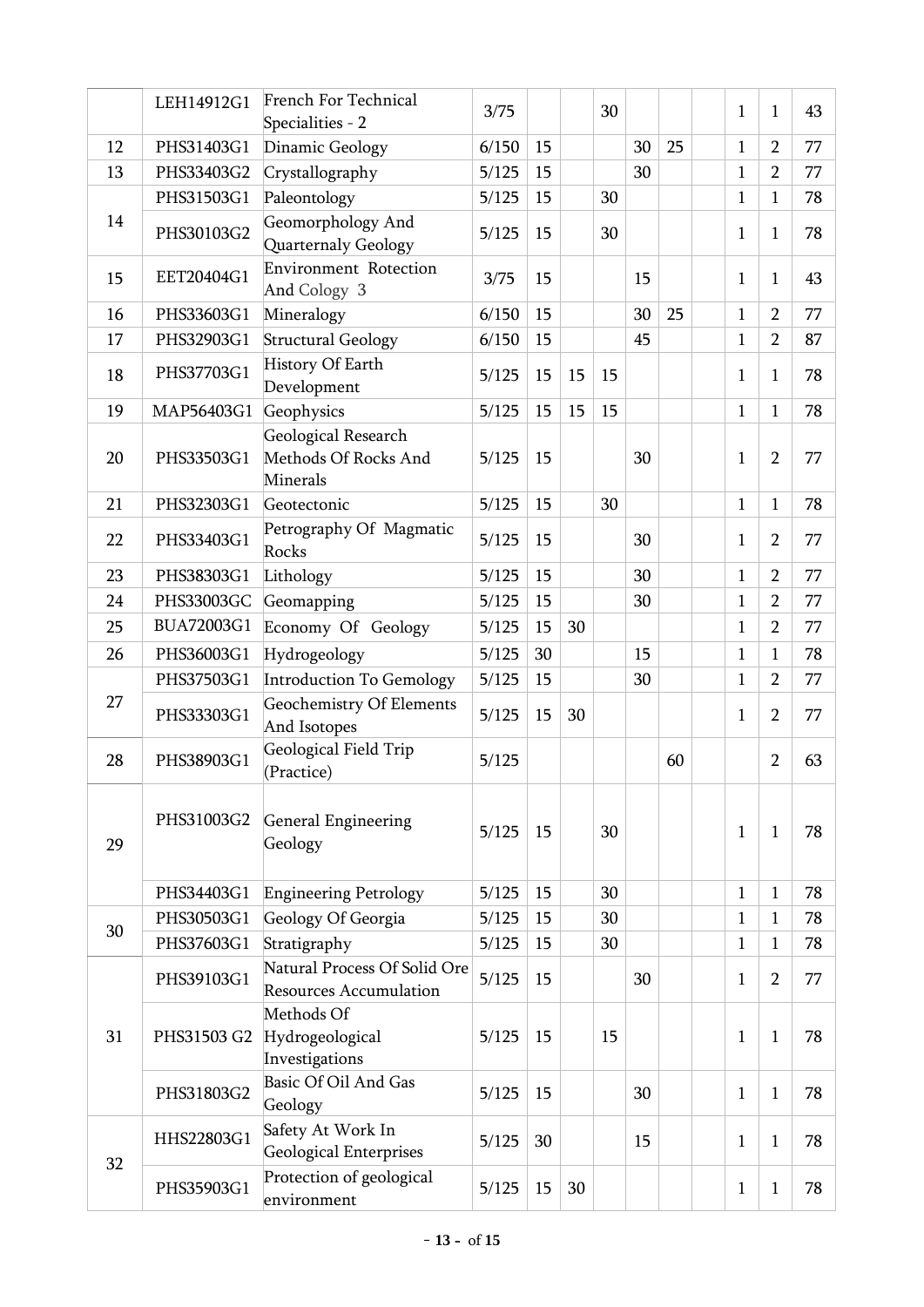|    | BUA72103G1 | Marketing And Management<br>Of Geology                                          | 5/125  | 15 | 30 |      |      |    | 1              | $\overline{2}$ | 77    |
|----|------------|---------------------------------------------------------------------------------|--------|----|----|------|------|----|----------------|----------------|-------|
| 33 | BUA75403G1 | <b>Economics And</b><br>Management Of<br>Hidrogeological Researches             | 5/125  | 15 | 30 |      |      |    | 1              | $\overline{2}$ | 77    |
| 34 | IST11303G2 | The Special Course In<br><b>Informatics And Computer</b><br>Graphics            | 5/125  | 15 | 30 |      |      |    | $\mathbf{1}$   | $\mathbf{1}$   | 78    |
| 35 | PHS32503G1 | Industrial Types Of The<br>Solid Nonmetallic And Fuel<br><b>Useful Minerals</b> | 7/175  | 15 |    |      | 45   |    | 1              | 1              | 113   |
|    | PHS35803G1 | Drinking, Minetal, Thermal,<br>And Industrial Waters Of<br>Georgia              | 7/175  | 30 |    | 30   |      |    | 1              | $\mathbf{1}$   | 113   |
| 36 | PHS32403G1 | Industrial Type Of The<br>Metallic Deposits                                     | 8/200  | 30 |    |      | 37.5 |    | 1              | $\mathbf{1}$   | 130.5 |
|    | PHS31403G2 | Dynamics Of Groundwater                                                         | 8/200  | 30 |    | 37.5 |      |    | $\mathbf{1}$   | 1.5            | 130   |
|    | MAP53703G1 | Drilling Of Boreholes                                                           | 5/125  | 15 | 30 |      |      |    | 1              | $\mathbf{1}$   | 78    |
| 37 | PHS37303G1 | Georgian Minerals And<br>Rocks                                                  | 5/125  | 15 |    |      | 30   |    | 1              | $\overline{2}$ | 77    |
| 38 | MAP55103G1 | Mining Affair                                                                   | 5/125  | 15 |    | 30   |      |    | $\mathbf{1}$   | $\mathbf{1}$   | 78    |
|    | MAP42803G1 | Principles Of Minerals<br>Enrichment                                            | 5/125  | 15 |    |      | 30   |    | 1              | $\mathbf{1}$   | 78    |
| 39 | PHS36103G1 | <b>Factors And Principes Of</b><br>Hydrogeological Division                     | 5/125  | 15 |    | 30   |      |    | 1              | 1              | 78    |
|    | PHS36503G1 | Hydro Geochemistry                                                              | 5/125  | 15 |    | 30   |      |    | $\mathbf{1}$   | $\mathbf{1}$   | 78    |
|    | PHS33703G1 | Deposits Precious And Semi-<br><b>Precious Stones</b>                           | 5/125  | 15 |    | 30   |      |    | 1              | $\overline{2}$ | 77    |
| 40 | PHS31603G2 | Meliorative Hydrogeology                                                        | 5/125  | 15 |    | 30   |      |    | $\mathbf{1}$   | $\mathbf{1}$   | 78    |
|    | PHS10204G2 | Physical And Colloidal<br>Chemistry                                             | 5/125  | 15 |    |      | 30   |    | 1              | $\mathbf{1}$   | 78    |
| 41 |            | <b>Bachelor Thesis</b>                                                          | 10/250 |    |    | 30   |      | 90 |                |                | 130   |
|    |            | <b>Free Components</b>                                                          |        |    |    |      |      |    |                |                |       |
|    | BUA22213G1 | Numismatics And Bonistics                                                       | 5/125  | 15 | 30 |      |      |    | $\mathbf{1}$   | 1              | 78    |
|    | BUA28113G1 | <b>Financial Institutions And</b><br>Markets                                    | 5/125  | 15 | 30 |      |      |    | $\overline{2}$ | $\overline{2}$ | 76    |
|    | BUA43013G1 | Administration Of Land                                                          | 5/125  | 15 | 30 |      |      |    | 1              | 1              | 78    |
|    | HEL10112G1 | <b>History Of Religions</b>                                                     | 5/125  | 15 | 30 |      |      |    | $\mathbf{1}$   | $\mathbf{1}$   | 78    |
|    | PESI0213G1 | Tourism                                                                         | 5/125  | 15 | 30 |      |      |    | 1              | 1              | 78    |
|    | SOS40513G1 | Culture and modernity                                                           | 5/125  | 15 | 30 |      |      |    | $\overline{2}$ | $\overline{2}$ | 76    |
| 42 | HEL22412G1 | Monuments Of World<br>Culture Heritage                                          | 6/150  | 30 | 30 |      |      |    | $\overline{2}$ | $\overline{2}$ | 86    |
|    | HEL23112G1 | Museology                                                                       | 4/100  | 15 | 15 |      |      |    | $\overline{2}$ | $\mathbf{1}$   | 67    |
|    | ICT39603G1 | Introduction to GIS                                                             | 4/100  | 15 |    | 15   |      |    | 1              | 1              | 68    |
|    | EET16004G2 | <b>General Technology of Glass</b>                                              | 5/125  | 15 | 30 |      |      |    | $\mathbf{1}$   | $\mathbf{1}$   | 78    |